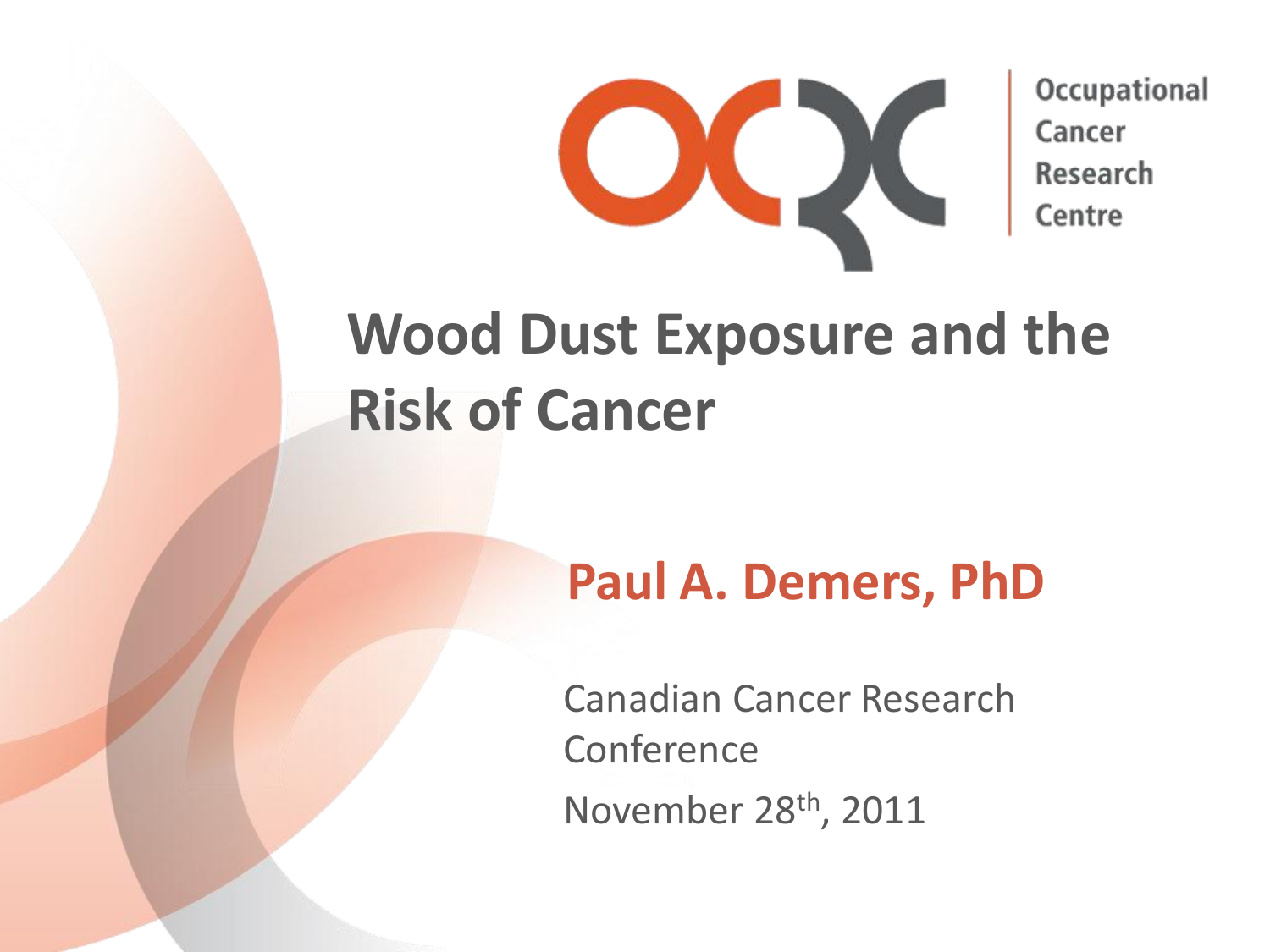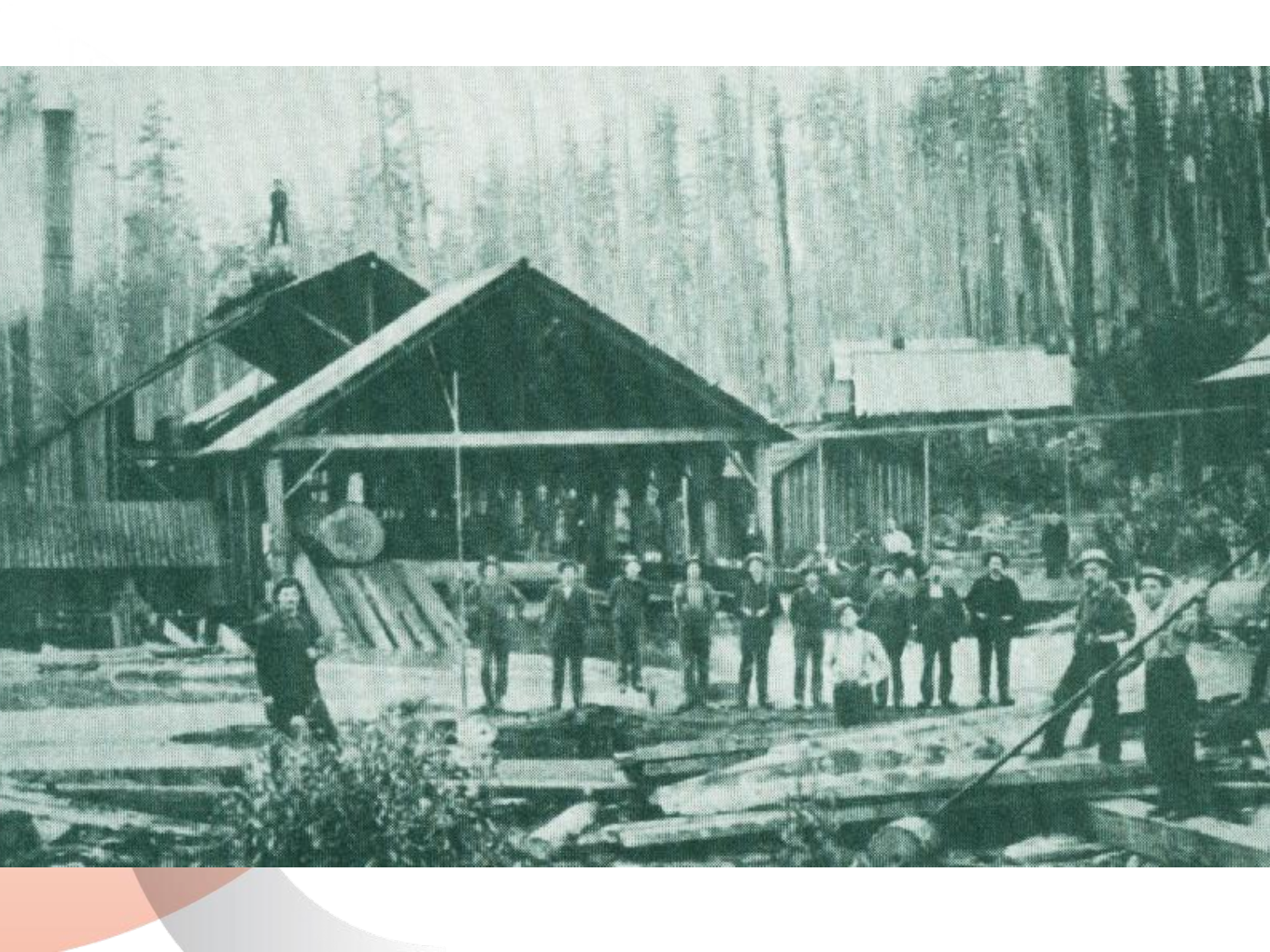### **IARC Evaluations of Wood Dust**



IARC Monograph Volume 25, 1981

- Furniture and cabinet making: Group 1
- Carpentry and joinery: Group 2B
- Lumber and sawmill industries: Group 3
- Pulp and paper industry: Group 3
- IARC Monograph Volume 62, 1994
	- Wood Dust: Group 1
- IARC Monograph Volume 100c, 2009
	- Wood Dust: Group 1 for sinonasal & nasopharyngeal cancer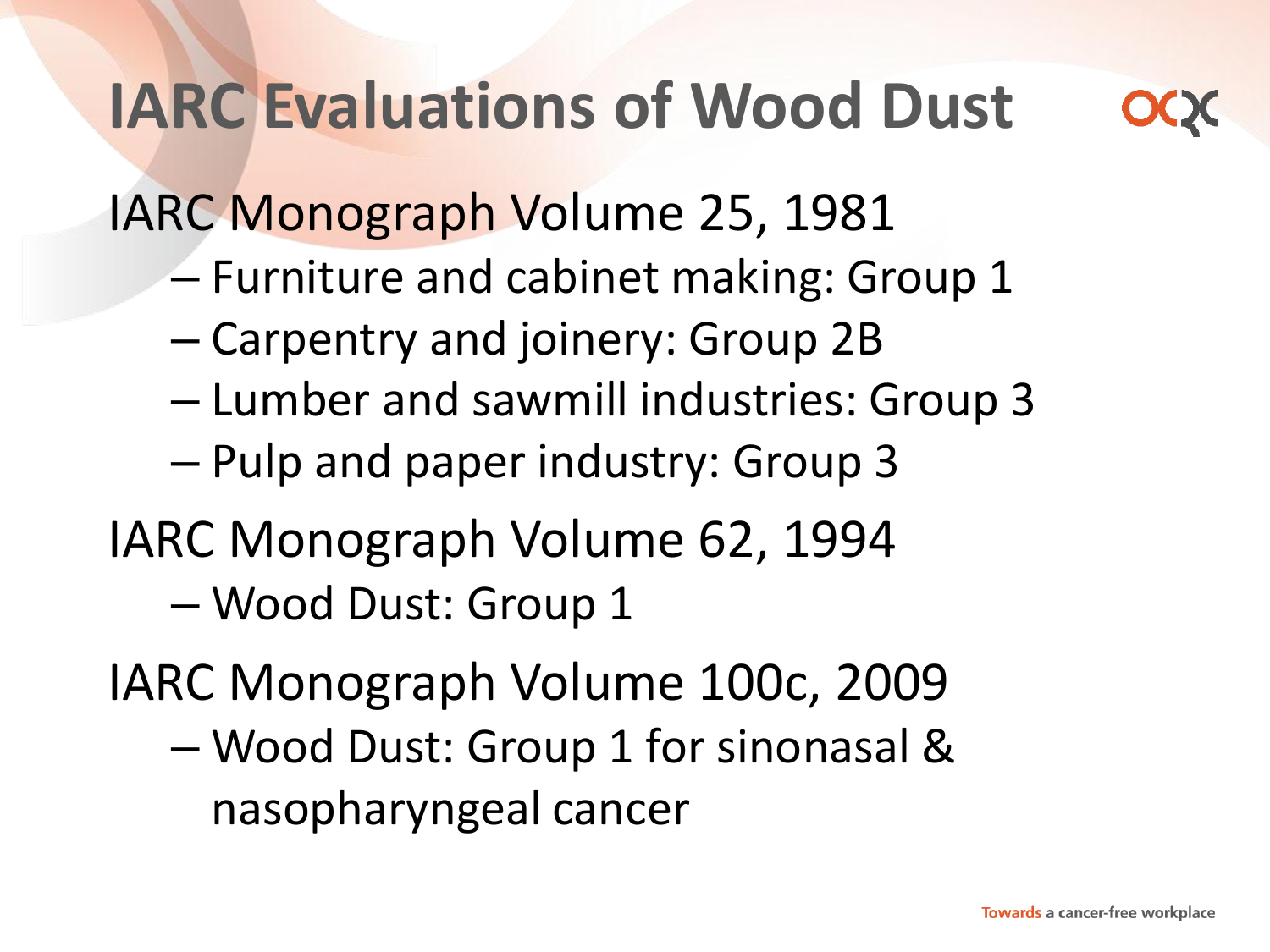### **Sinonasal Adenocarcinoma & Wood Dust IARC Pooled Case-Control Study\***



\* Demers et al. Am J Indust Med 1995;28:151-166.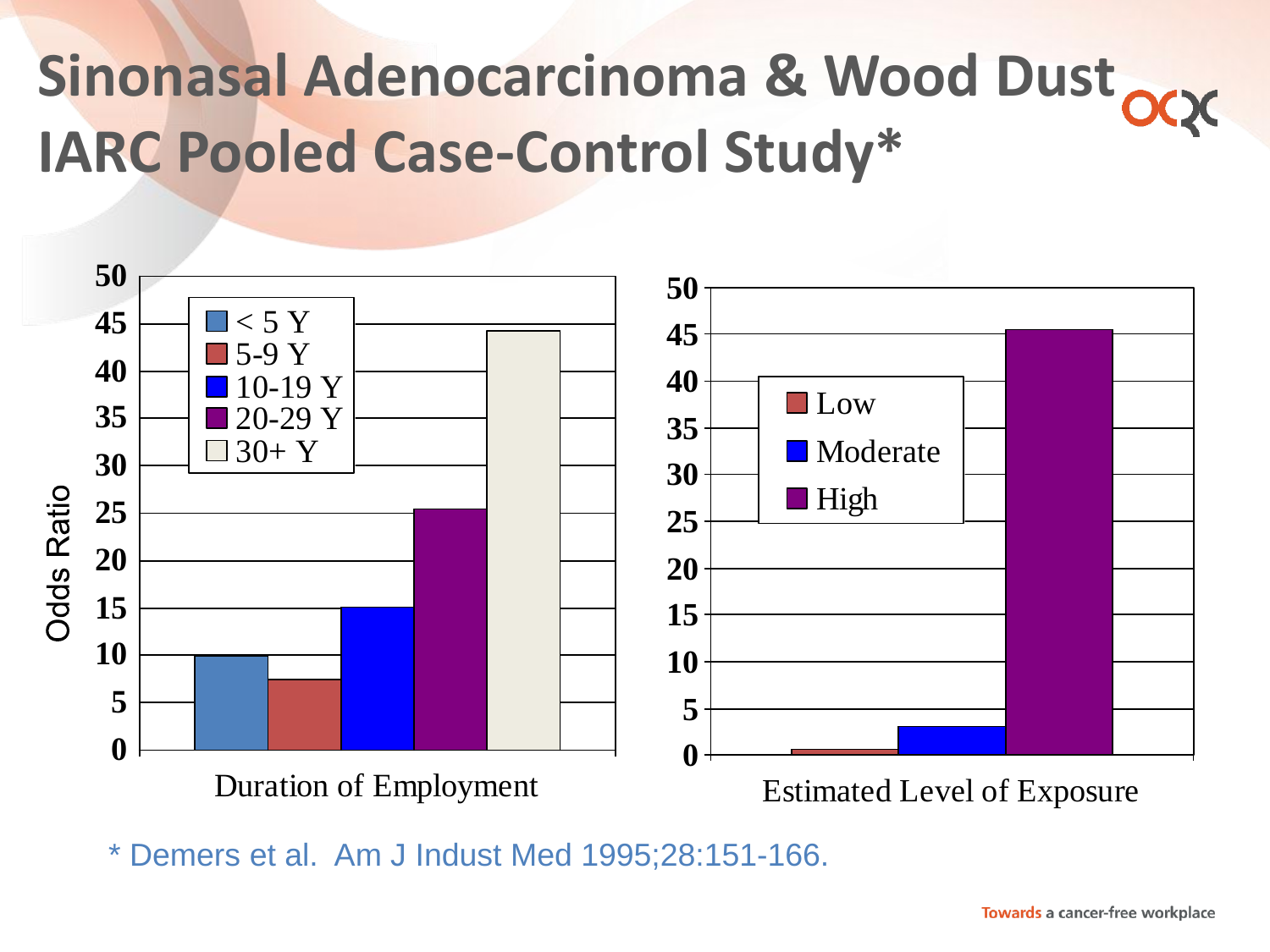#### **Respiratory Cancer among Woodworkers IARC Pooled Cohort Analysis\***

| Cause of Death (Obs/Exp)        | <b>SMR</b> | (95% CI)         |
|---------------------------------|------------|------------------|
| Buccal Cavity/Pharynx (36/54.1) | 0.67       | $(0.47 - 0.92)$  |
| Pharynx Cancer (20/24.1)        | 0.83       | $(0.51 - 1.28)$  |
| Nasopharynx Cancer (9/4.0)      | 2.37       | $(1.09 - 4.51)$  |
| Sino-Nasal Cancer (11/3.5)      |            | 3.12 (1.56-5.58) |
| Larynx Cancer (18/27.2)         | 0.66       | $(0.39 - 1.04)$  |
| <b>Lung Cancer (575/721)</b>    | 0.80       | $(0.73 - 0.87)$  |

\*Demers et al. Scand J Work Environ Health 1995;21:179-190.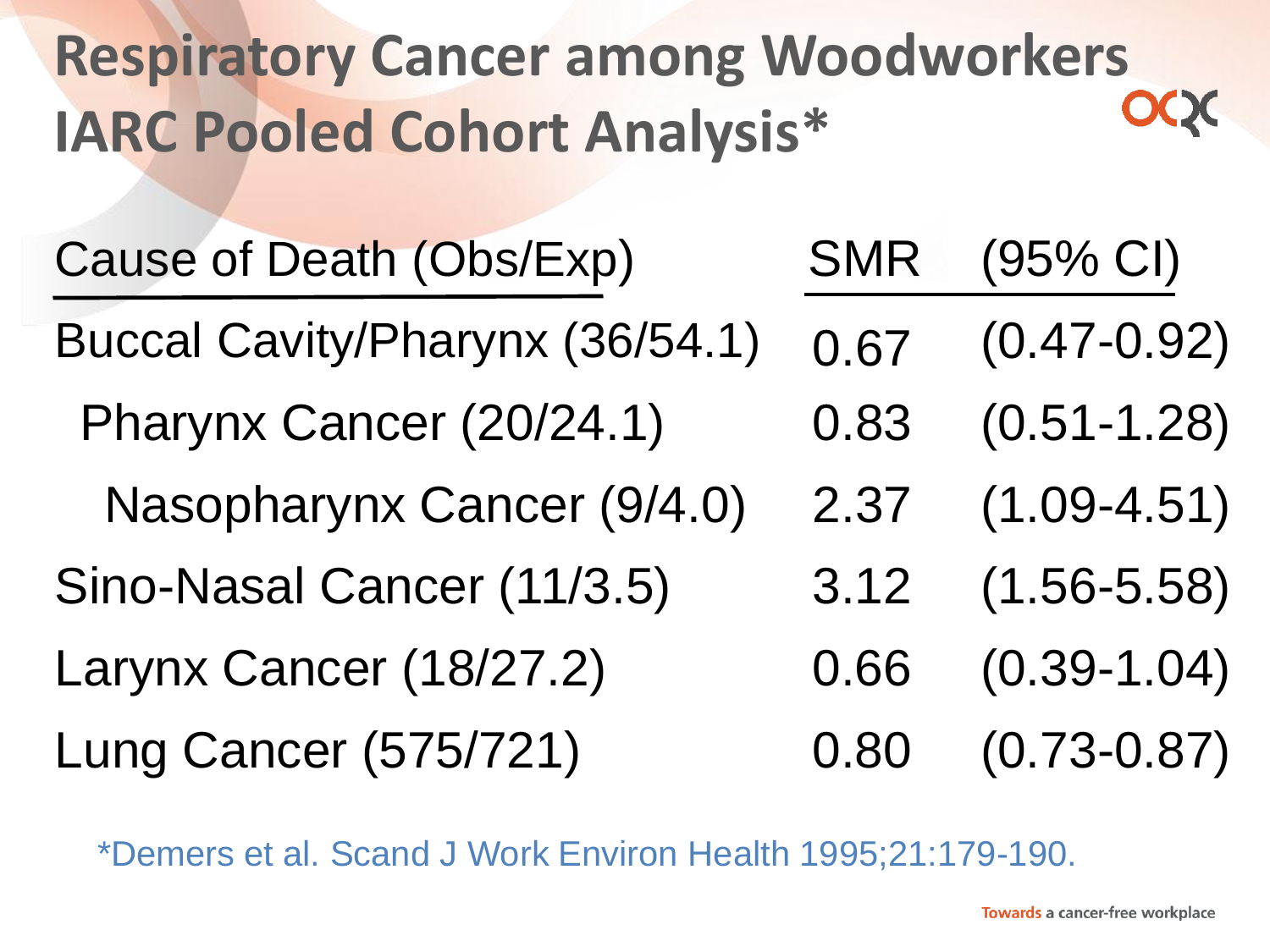#### **Unresolved Issues**



- What is the risk in North American
- What is the role of tree species?
	- Few studies are available to assess hardwood versus softwood issue
	- Experimental studies?
- What level of exposure is necessary?
	- Very few studies have assessed level of exposure and those have had low exposure, and therefore low risk and power to assess dose-response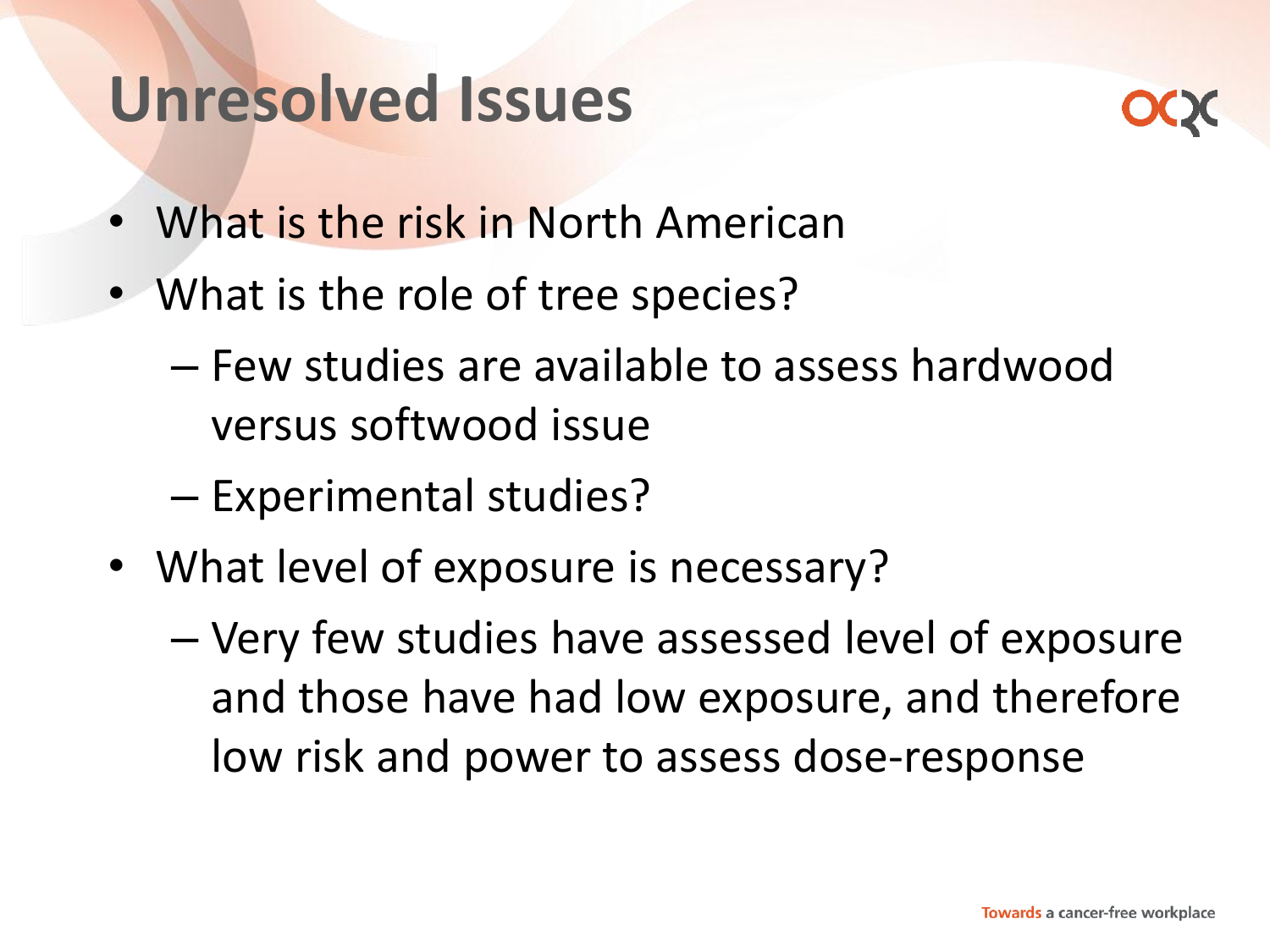#### Sinonasal cancer incidence rates, Ontario, 1981-2007, both sexes combined



Source: Cancer Care Ontario (Ontario Cancer Registry, 2011) Rates are adjusted to the age distribution of the 1991 Canadian population

er-free workplace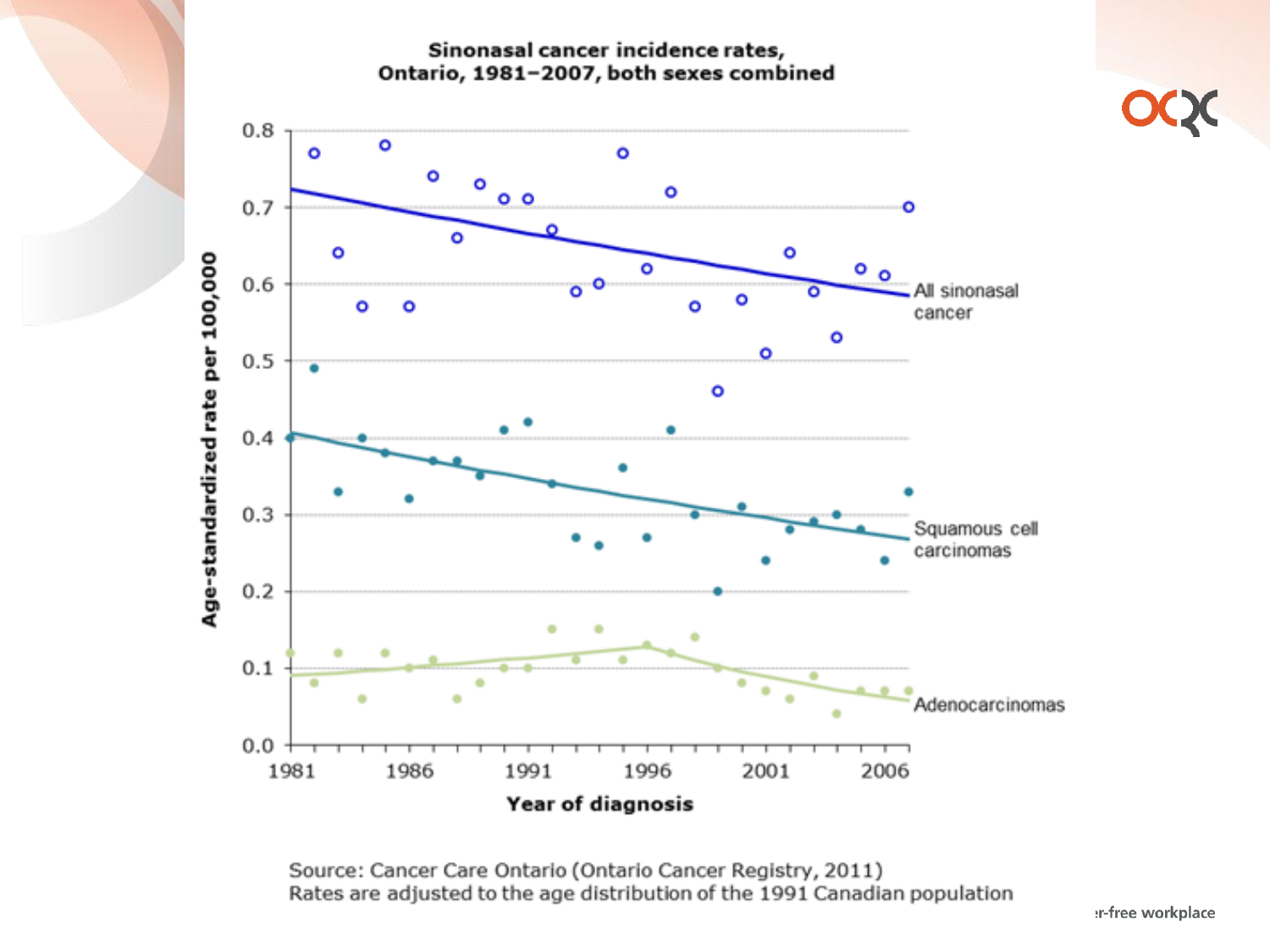#### **BC Sawmill Workers: Cancer Incidence 1969-95\***

| <b>Disease Category</b> | <b>Cancers</b> | SIR (95% CI)*       |
|-------------------------|----------------|---------------------|
| <b>All Cancers</b>      | 2603           | 1.02 (0.98-1.06)    |
| Naso-pharynx            | 4              | $0.42(0.11-1.08)$   |
| Stomach                 | 106            | $1.07(0.88-1.29)$   |
| Colon                   | 193            | $0.98(0.85 - 1.13)$ |
| Rectum                  | 160            | $1.10(0.94-1.29)$   |
| Sino-nasal              | 6              | $1.06(0.39-2.31)$   |
| Larynx                  | 40             | $0.88(0.63 - 1.20)$ |
| Lung                    | 529            | $1.05(0.96-1.15)$   |
| Non-Hodgkin's lymphoma  | 97             | $0.99(0.81 - 1.21)$ |
| Hodgkin's disease       | 18             | $0.94(0.56-1.49)$   |
| Multiple myeloma        | 25             | $0.80(0.52 - 1.18)$ |

\* Demers et al. Cancer Causes Controls 2006;17:749-758.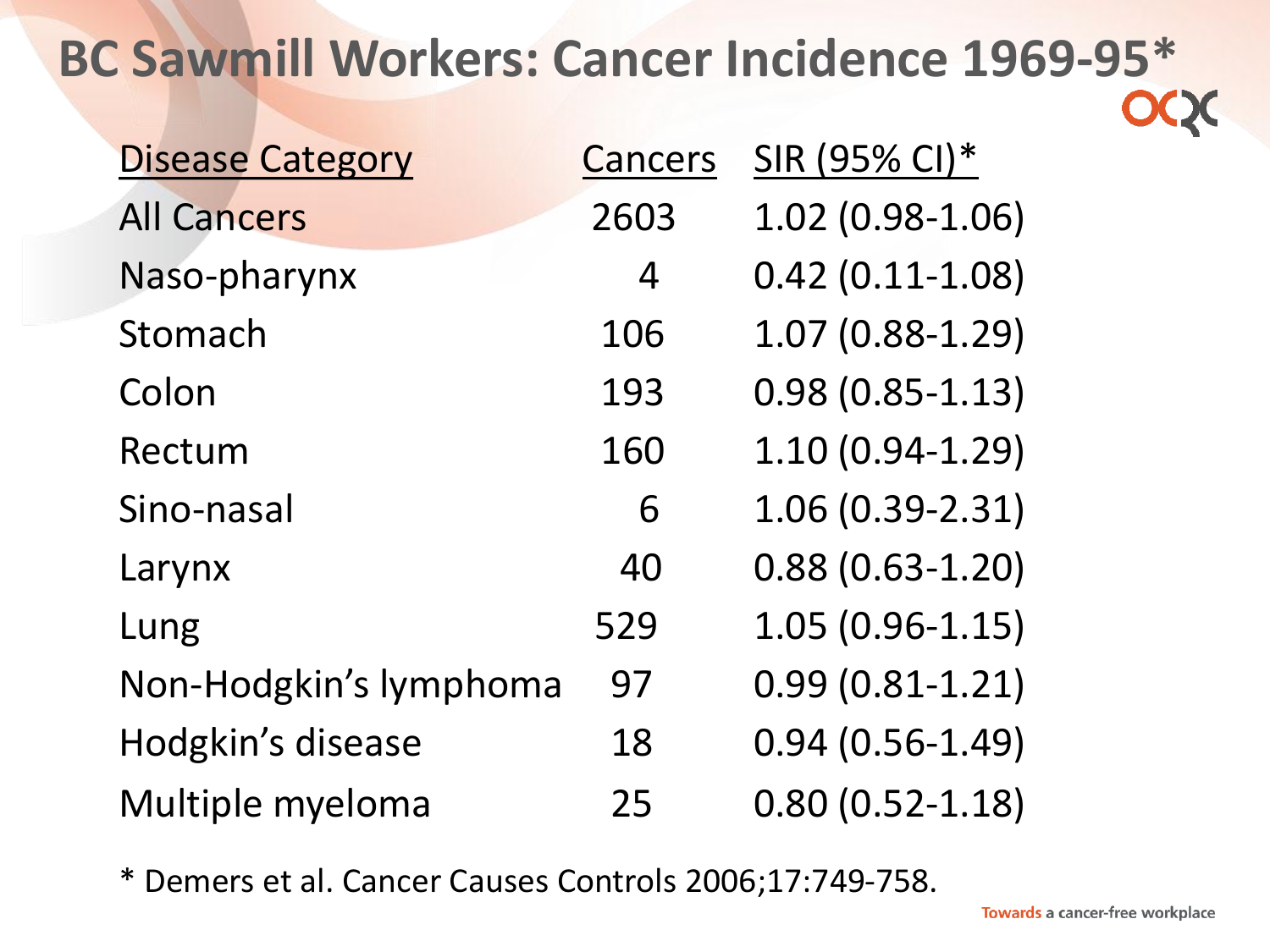#### **More Recent Sinonasal Case Series**



| <b>Study &amp; Country</b>        | <b>Wood Dust Exposed Cases</b>               |
|-----------------------------------|----------------------------------------------|
| Svane-Knudsen et al, 1998 Denmark | 12/22 adenocarcinomas<br>3/41 epidermoid     |
| Stoll et al, 2001 France          | 62/76 adenocarcinomas                        |
| Roux et al 2002 France            | 134/139 adenocarcinomas                      |
| Barbieri et al, 2005 Italy        | 17/100 adenocarcinomas                       |
| Lietin et al, 2006 France         | 45/60 adenocarcinomas                        |
| Fontana et al, 2008 France        | 46/76 men-all sinonasal                      |
| Llorente et al, 2008 Spain        | 62/79 all sinonasal                          |
| Bornholdt et al, 2008 Denmark     | 33/58 adenocarcinomas<br>7/109 squamous cell |
| Choussy et al, 2008 France        | 353/418 adenocarcinomas                      |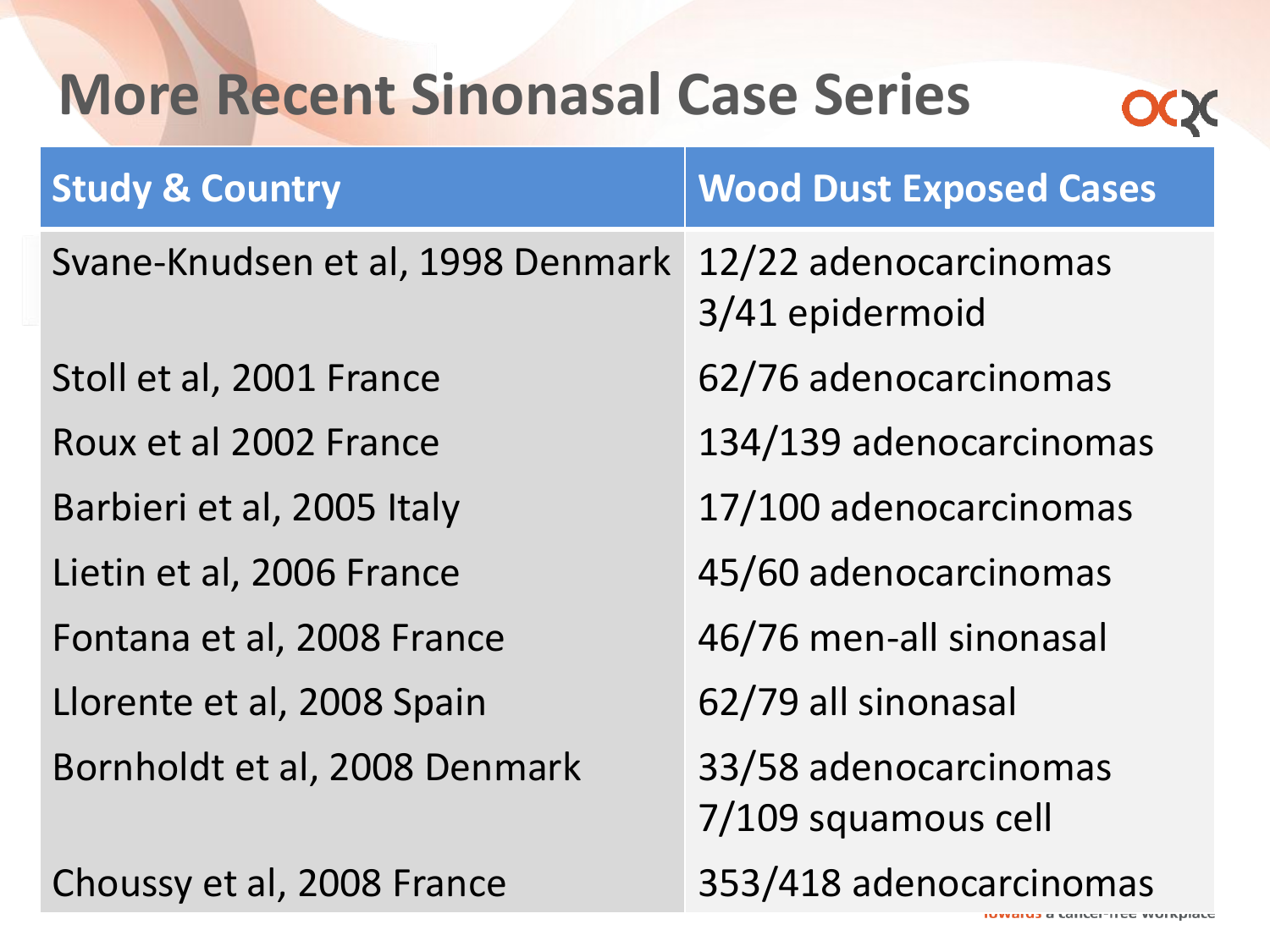### **Nordic Occupational Cancer (NOCCA) Study: 1961-2005\***

- Sinonasal Cancer
	- Sweden, Denmark, Norway, Finland, Iceland
	- Men: SIR=1.8, 95% CI=1.7-2.0, 355 cases
	- Women: SIR=1.9, 95% CI=0.9-3.5, 10 cases
- Sinonasal adenocarcinoma
	- Sweden, Norway, Finland, Iceland
	- Men: SIR=5.5, 95% CI=4.6-6.6, 122 cases
	- Women: SIR=0 (0 cases vs 0.3 expected cases)

\*Pukkala et al. Acta Oncologica 2009;48: 646-790.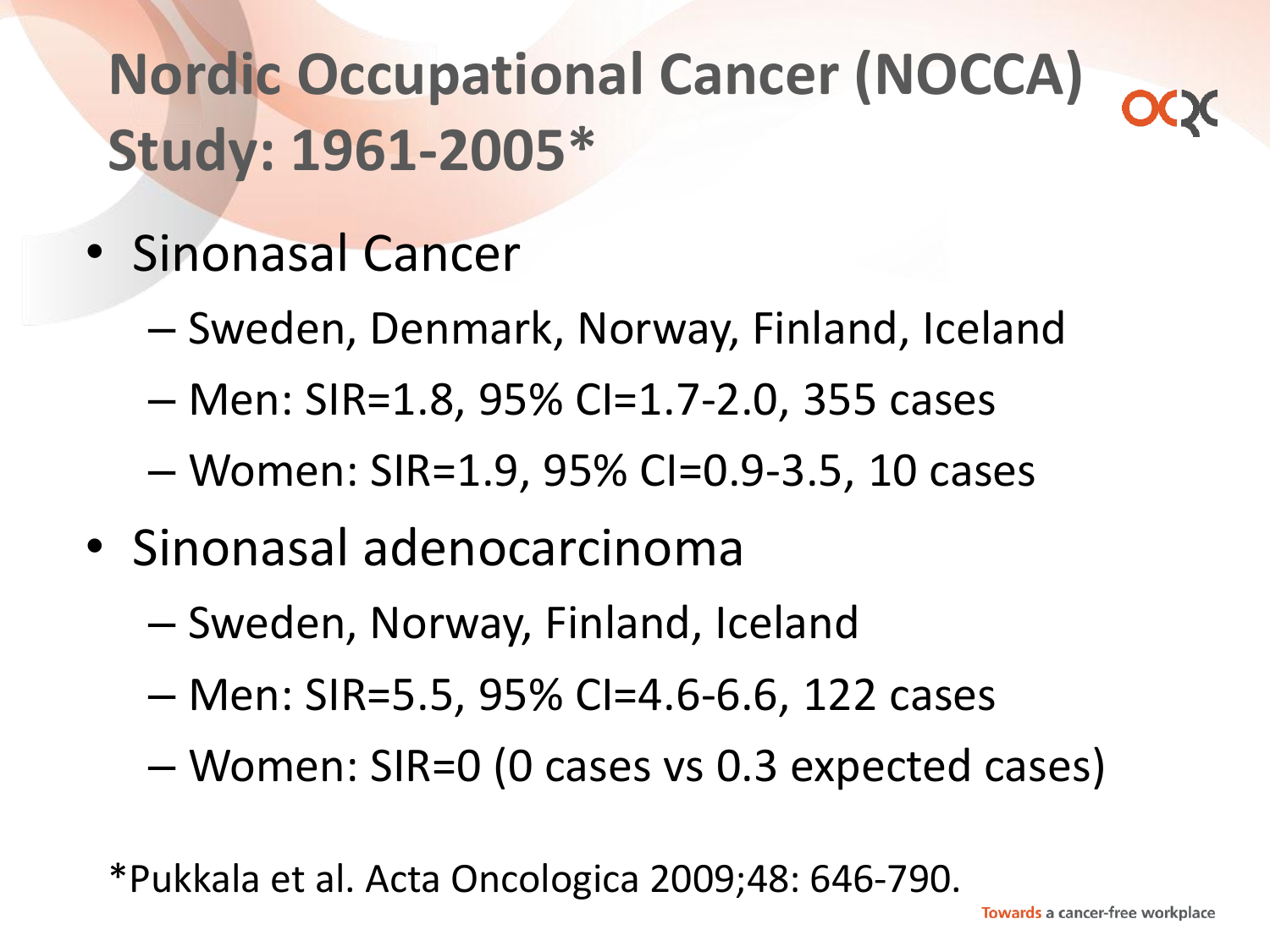### **1991 Long-Form Census Linkage with National Tumour Registry Data**

- 51,700 workers in wood-related industries or occupations
- Analysis using Cox proportional hazards modelling, adjusting for sex, age, province and year of follow-up (through 2006)
- Sinonasal cancer: IRR=0.85, 95% CI=0.37-1.94, based on 6 cases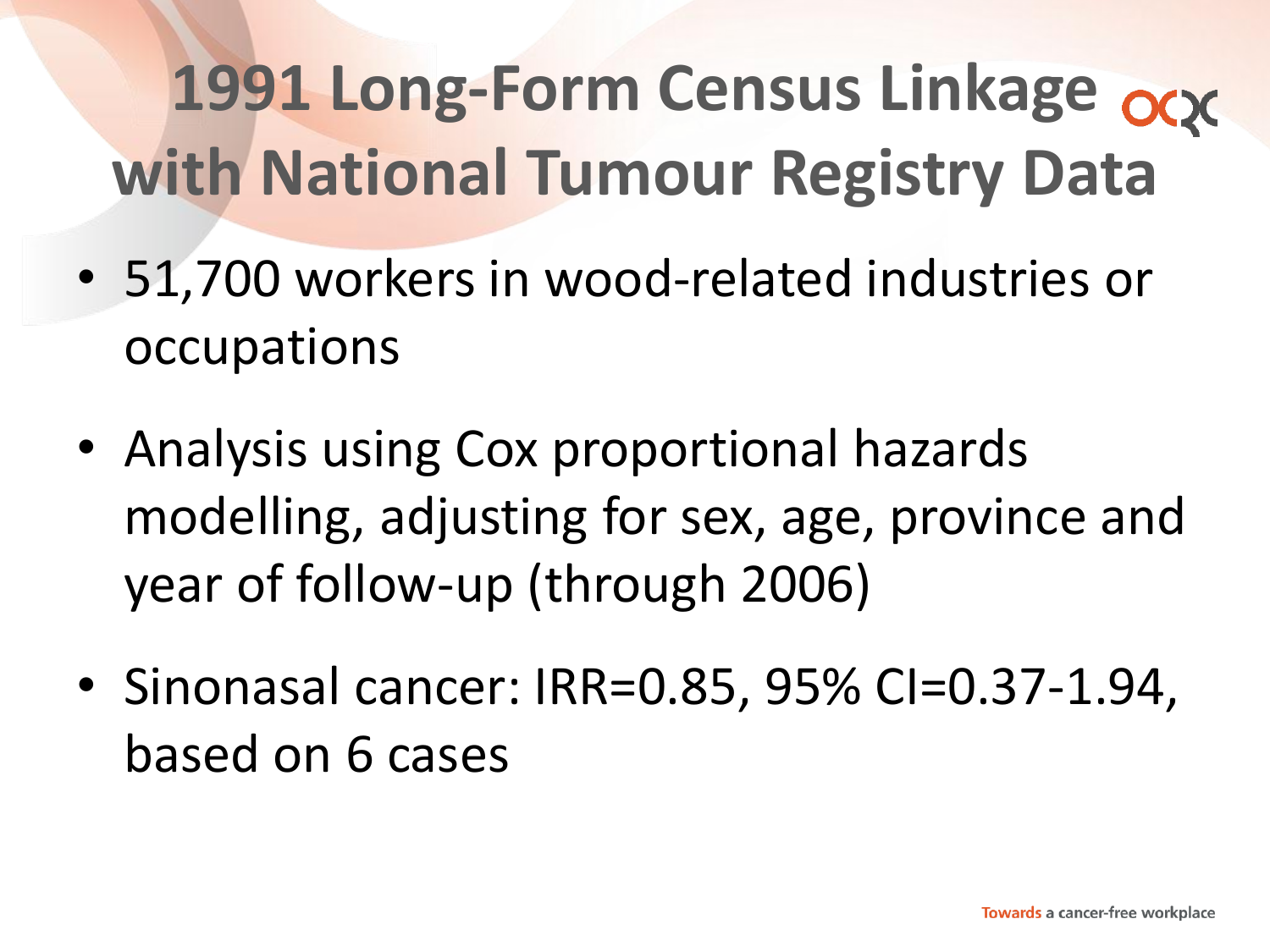**Nested Case-control Study of Sinonasal Adenocarcinoma in German Wood Industry** Average level of exposure

- $<$ 3.5 mg/m<sup>3</sup> reference
- 3.5- $5 \text{ mg/m}^3$  OR=10.5, 95% CI 3.3-33.3
- 5+ mg/m<sup>3</sup> OR=48.5, 95% CI 13.3-176

Cumulative exposure

- $<$ 140 mg/m<sup>3</sup>-yrs reference
- 140-200 mg/m<sup>3</sup>-yrs OR=1.7, 95% CI 0.7-3.9
- $200+$  mg/m<sup>3</sup>-yrs OR=4.2, 95% CI 1.7-10.4

\*Pesch et al. Occup Environ Med 200;65: 191-196.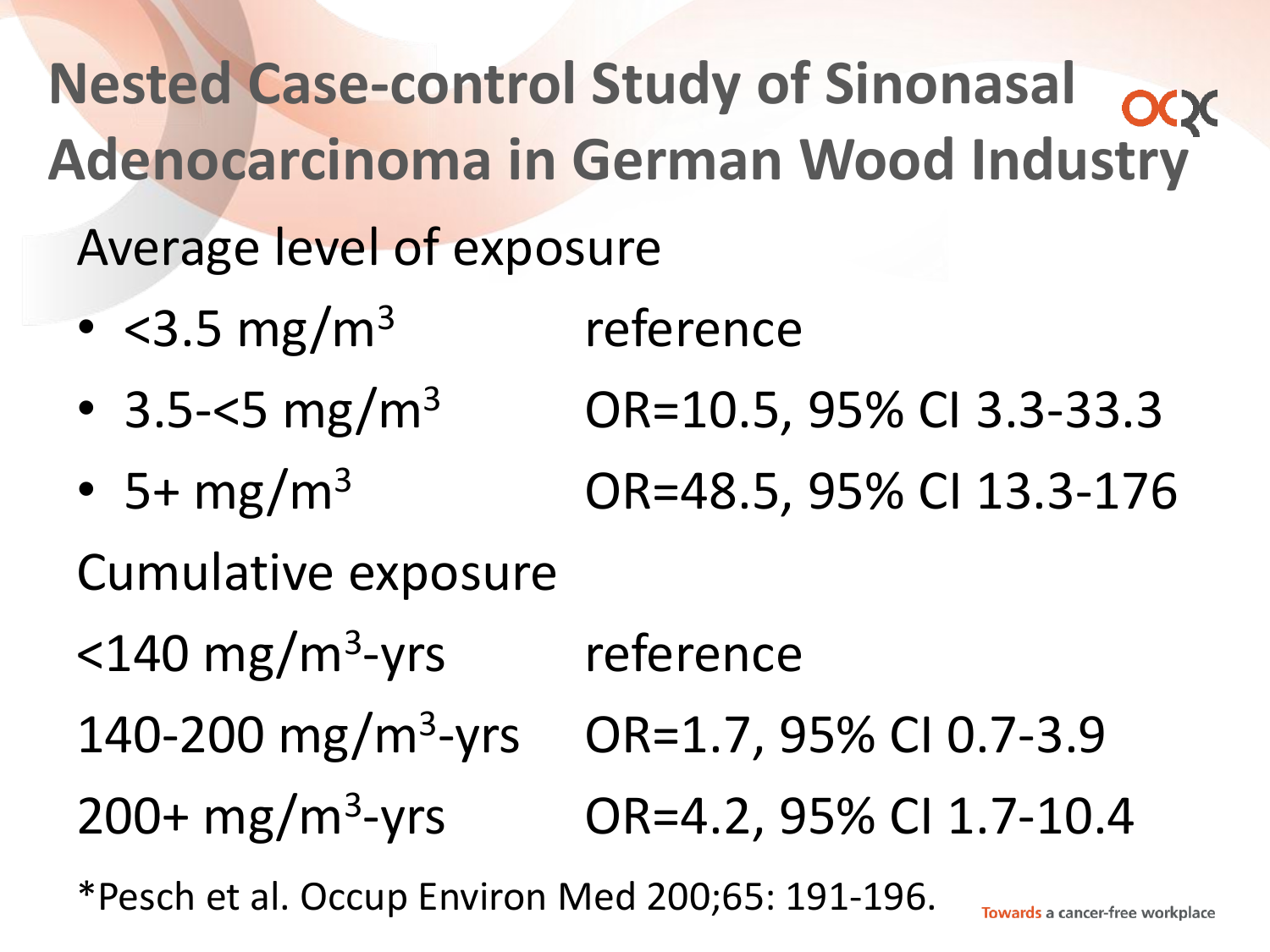#### **Are Exposures Lower in Canada? Wood Dust in Ontario: Regulatory Data**

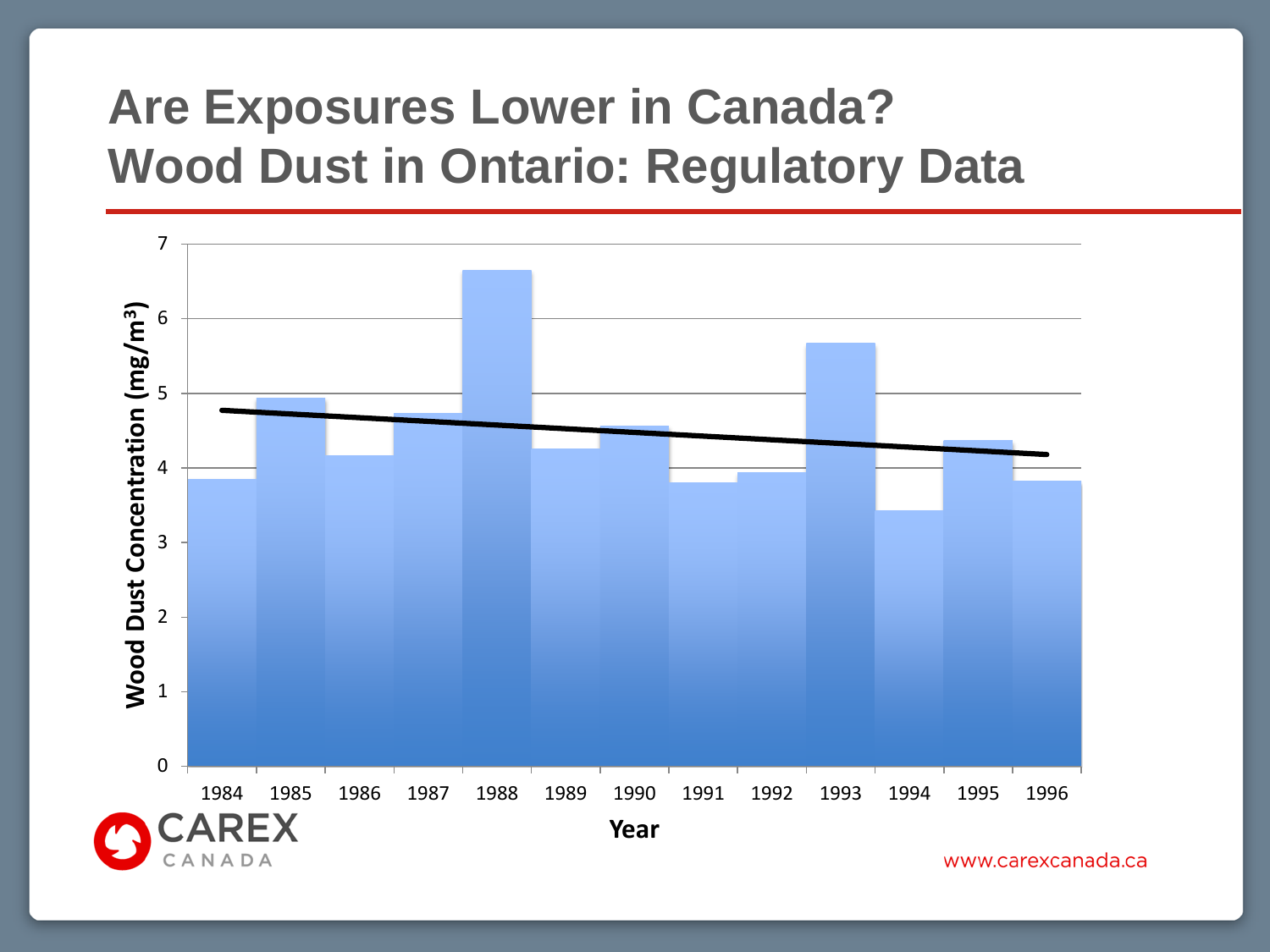Tree Species used for Commercial ocx Purposes in North America

- 54 North American Hardwoods (broadleaf)
- 51 North American Softwoods (conifers)
- Approximately 400 Tropical Woods
	- \* Wood Products Laboratory, US Forest Service
- Wood Production (FAO, 2001)
- Canada:  $169,000,000 \text{ m}^3$  (88% conifers)
- $\cdot$  U.S.A.: 243,000,000 m<sup>3</sup> (72% conifers)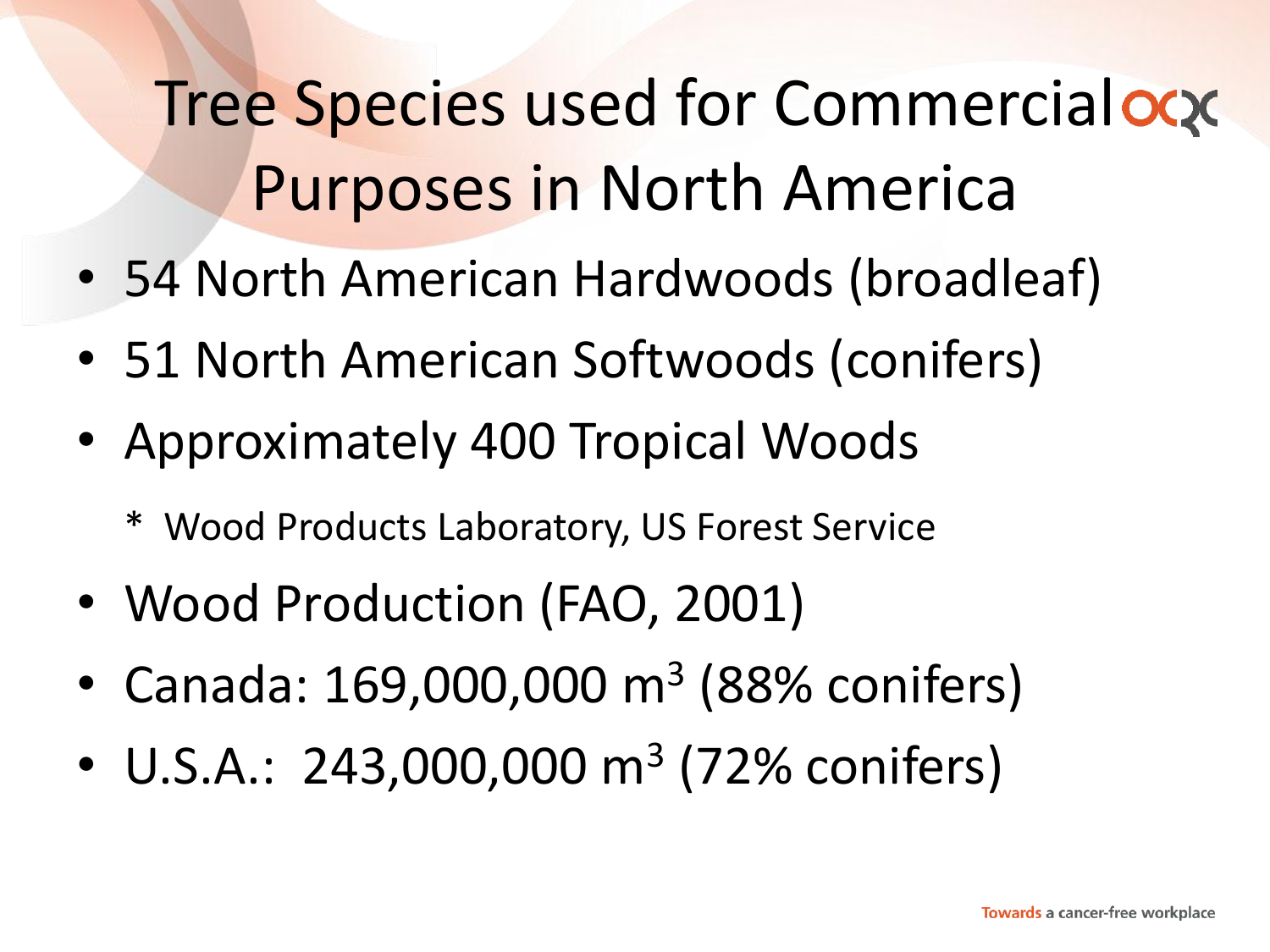## **Conflict of Interest Disclosures** ocx **Relevant to Presentation**

#### None